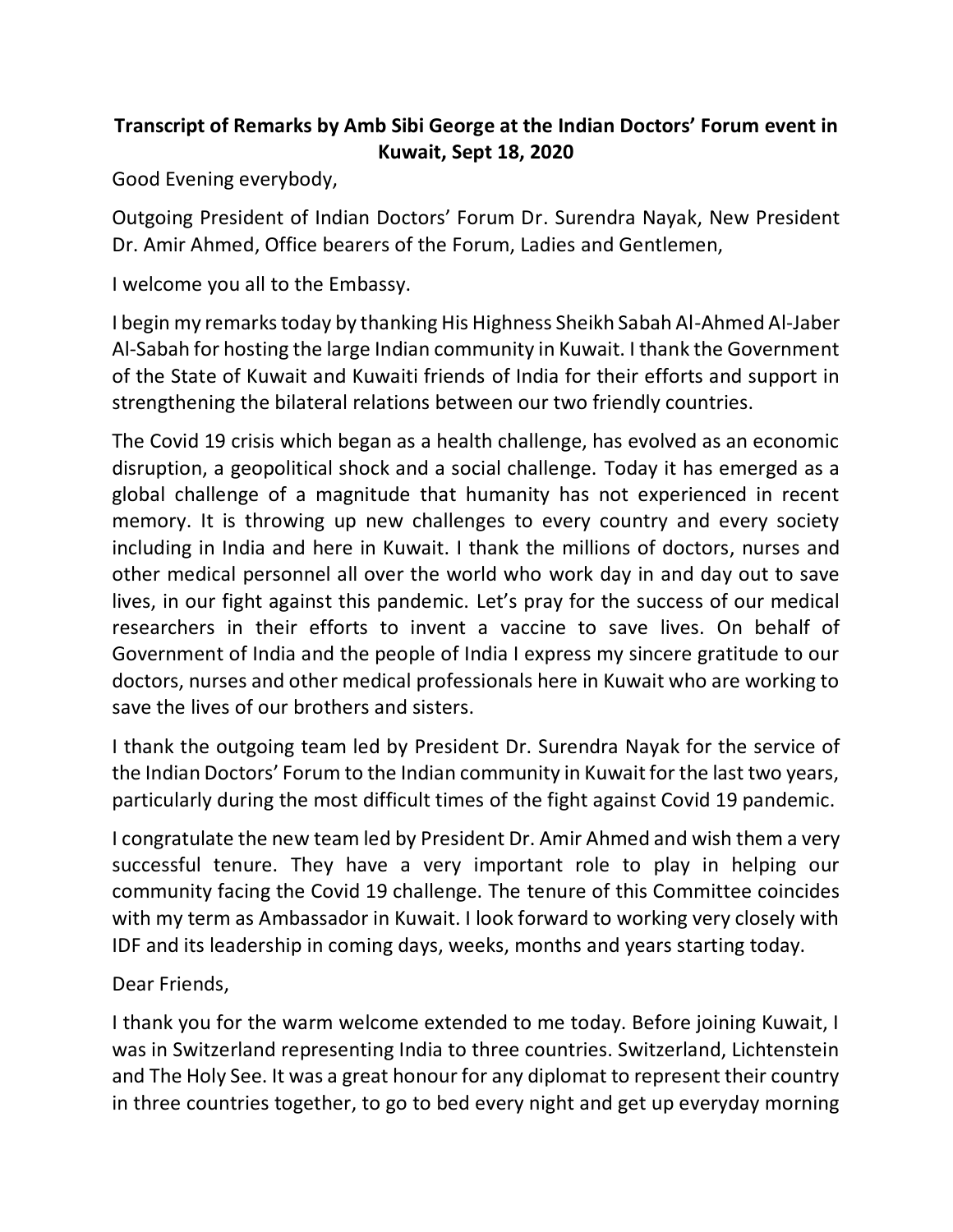thinking about a President, a Prince and a Pope, a great diplomatic task for any Ambassador.

Here in Kuwait it indeed is a bigger task for an Indian Ambassador to go to bed every night and get up every morning thinking about a million Indian diaspora. I do consider this assignment as a greater diplomatic task working to expand our excellent bilateral political, economic and strategic partnership with this important country and at the same time to work towards transforming this Embassy into a 'Home Away from Home' for our large Indian community in Kuwait. This is a task I could realize only with the support from organizations like Indian Doctors Forum and those holding important positions like our Doctors and medical professionals in Kuwait. I look forward to that support.

In today's digital world of information explosion, I can see several common factors in the professional life of a medical doctor and that of a diplomat. One of my senior diplomats used to say that in order for a diplomat to be successful while posted abroad, he or she needs to know more about his/her country of accreditation than the most informed citizen of that country. A diplomat and a doctor need to be the most informed in his/her field to be successful. For me to be a success here, I need to learn more about this region every day. Another common factor that both doctors and diplomats have is that every day they face a well-informed public many armed with Google inspired questions and answers. Every suggestion of ours is faced with an eagerness to know why and how. Everything that we do or do not do is subject to public and media scrutiny. The success of a diplomat depends on whether a visit to the Embassy by the public is a pleasant experience. Same is the case with a doctor who receives a patient at his clinic. So our mutual consultations once a while is a useful exercise for us both.

Dear Friends,

Most of us might have gone through a period in our youth when we were drifting through our career options. I chose one in diplomacy. It is a great honor to represent our great nation abroad.

But my father had a different aspiration. He always dreamt of his child taking the science stream. The reason for my father's dream was that medicine was a profession he was so familiar with, and like many parents, he aspired his son to become one. The 'Ambassador' that he grew up with was the name of a car and definitely not an 'Excellency'. In fact this is the case with most people in India even